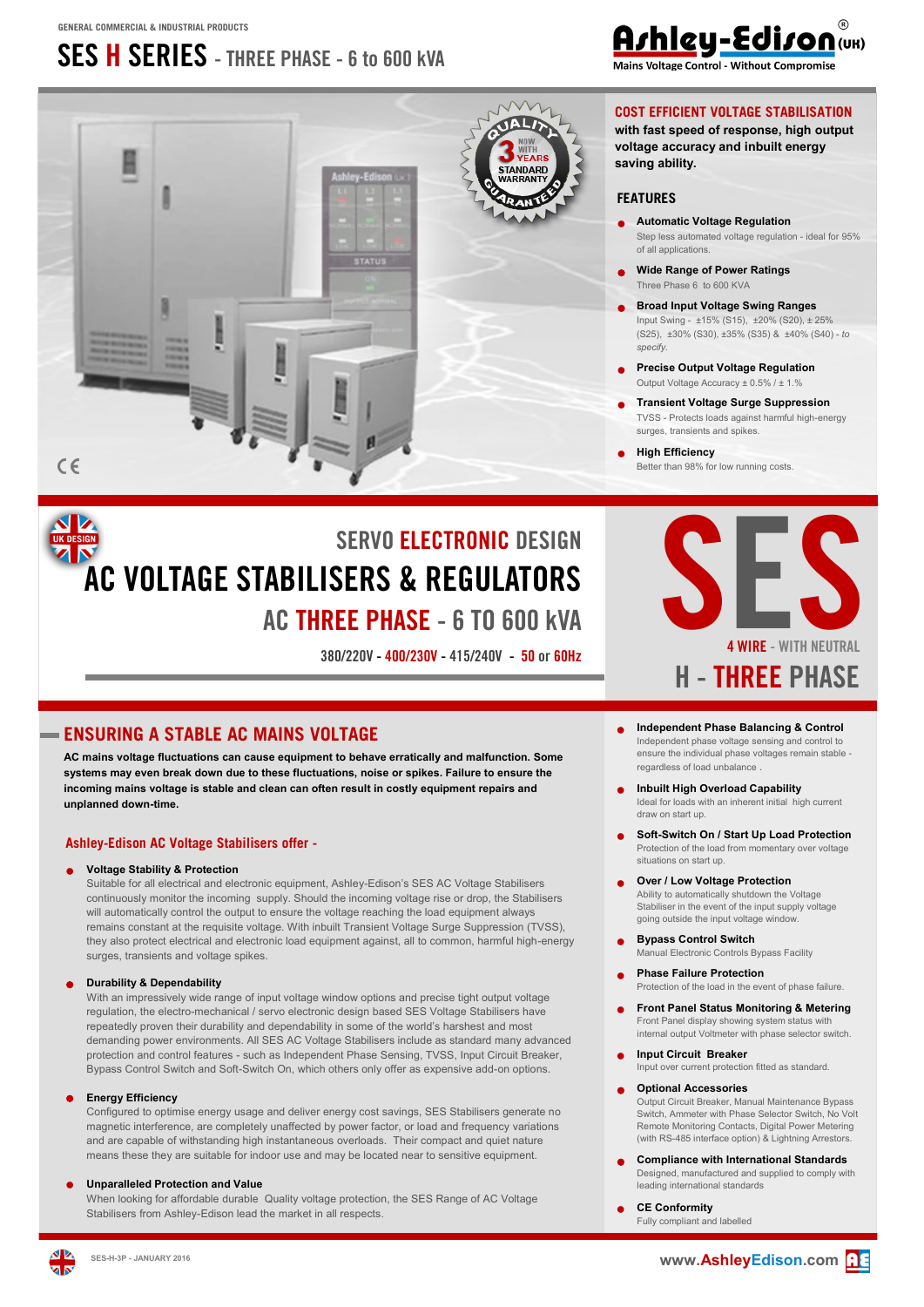# **SES H SERIES - THREE PHASE - 6 to 600 kVA**

# Arhley-Ediron (UK)

**Also available as 3 Wire Solutions (No Neutral) - SES-HD & LD SERIES**

Mains Voltage Control - Without Compromise

## **VOLTAGE CHOICES AVAILABLE**

## **4 WIRE SOLUTIONS**<br>THREE PHASE WITH NEUTRA

|                    | THREE PHASE WITH NEUTRAL (+ GROUND)         |
|--------------------|---------------------------------------------|
| <b>H SERIES</b>    | <b>High Voltage Models:</b>                 |
| 6 to 600 kVA       | 380/220V, 400/230V or 415/240V,             |
|                    | X468 Models: 440/254V, 460/265V or 480V277V |
| <b>LY SERIES</b>   | <b>Low Voltage Models:</b>                  |
| <b>6 to 200kVA</b> | 190/110V, 200/115V, 208/120V                |
|                    | or 220/127V.                                |

#### $\overline{11}$  $L1$ Input / Utility Output / Load Ashley-Edison  $L<sub>2</sub>$ Voltage Stabiliser /  $L<sub>2</sub>$ **Power Line Conditioner**  $\overline{1}$  $L3$ Neutral N E Ground /Earth

## **H SERIES INPUT VOLTAGE WINDOW OPTIONS**



In situations where there is a reasonably good mains supply, a Stabiliser offering an input variation swing of ±15% **(S15 Models)** will usually be more than acceptable, but in more remote locations, or countries where the national supply infrastructure is less developed, variations of ±20% or greater may be needed to be accommodated by the Stabiliser.

**Please Note** – These Stabilisers are not designed to support / protect voltage "back feed" applications, where energy is required to be also fed back into the utility supply.

### **H SERIES - SES-H-3P-S\* Input Voltage Windows & Output Accuracy**

| <b>Nominal</b><br><b>Three</b> | Output<br>Voltage               |                         | <b>INPUT VOLTAGE SWINGS / SWING MODEL NO S* VARIANTS</b> |                         |              |                         |              |                                                                                                 |              |                                                 |              |                                                                                                 |       |
|--------------------------------|---------------------------------|-------------------------|----------------------------------------------------------|-------------------------|--------------|-------------------------|--------------|-------------------------------------------------------------------------------------------------|--------------|-------------------------------------------------|--------------|-------------------------------------------------------------------------------------------------|-------|
| Phase<br>Voltage               | Accuracy<br>$±$ %<br>of Nominal | <b>S15</b>              |                                                          | <b>S20</b>              |              | <b>S25</b>              |              | <b>S30</b>                                                                                      |              | <b>S35</b>                                      |              | <b>S40</b>                                                                                      |       |
|                                |                                 | 6 to 600 kVA            |                                                          | 6 to 600 kVA            |              | 6 to 500 kVA            |              | 6 to 500 kVA                                                                                    |              | 6 to 300 kVA                                    |              | 6 to 300 kVA                                                                                    |       |
|                                | Readings                        | L-L                     | $L-N$                                                    | L-L                     | $L-N$        | L-L                     | $L-N$        | L-L-                                                                                            | $L-N$        | L-L                                             | $L-N$        | L-L                                                                                             | $L-N$ |
|                                | ± 0.5%                          | 323 to 437V 187 to 253V |                                                          | 304 to 456V 176 to 264V |              |                         |              |                                                                                                 |              |                                                 |              | 285 to 475V 165 to 275V 266 to 494V 154 to 286V 247 to 513V 143 to 297V 228 to 532V 132 to 308V |       |
|                                | $(\pm 15\%)$                    |                         | $(\pm 20\%)$                                             |                         | $(\pm 25\%)$ |                         | $(\pm 30\%)$ |                                                                                                 | $(\pm 35\%)$ |                                                 | $(\pm 40\%)$ |                                                                                                 |       |
| <b>380V</b><br>$L-N$ :         | $+3%$                           | 315 to 448V 183 to 260V |                                                          |                         |              |                         |              | 296 to 467V 172 to 271V 277 to 486V 161 to 282V 258 to 505V 150 to 293V 239 to 524V 139 to 304V |              |                                                 |              | 220 to 543V 128 to 315V                                                                         |       |
| <b>220V</b>                    |                                 | $(-17\% / +18\%)$       |                                                          | $(-22\% / +23\%)$       |              | $(-27\% + 28\%)$        |              | $(-32\% / + 33\%)$                                                                              |              | $(-37\% / + 38\%)$                              |              | $(-42\% + 43\%)$                                                                                |       |
|                                | ± 5%                            | 308 to 460V 178 to 266V |                                                          | 289 to 479V 167 to 277V |              | 270 to 498V 156 to 288V |              |                                                                                                 |              | 251 to 517V 145 to 299V 232 to 536V 134 to 310V |              | 213 to 555V 123 to 321V                                                                         |       |
|                                |                                 | $(-19\% / +21\%)$       |                                                          | $(-24\% / +26\%)$       |              | (-29% / +31%)           |              | $(-34\% / +36\%)$                                                                               |              | $(-39\% / +41\%)$                               |              | $(-44\% / +46\%)$                                                                               |       |
|                                | ± 0.5%                          | 340 to 460V 196 to 265V |                                                          | 320 to 480V 184 to 276V |              |                         |              |                                                                                                 |              |                                                 |              | 300 to 500V 173 to 288V 280 to 520V 161 to 299V 260 to 540V 150 to 311V 240 to 560V 138 to 322V |       |
|                                |                                 | $(\pm 15\%)$            |                                                          | $(\pm 20\%)$            |              | $(\pm 25\%)$            |              | $(\pm 30\%)$                                                                                    |              | $(\pm 35\%)$                                    |              | $(\pm 40\%)$                                                                                    |       |
| 400V<br>$L-N$ :                | ± 3%                            | 332 to 472V 191 to 271V |                                                          | 312 to 492V 179 to 283V |              | 292 to 512V 168 to 294V |              | 272 to 532V 156 to 306V                                                                         |              | 252 to 552V 145 to 317V                         |              | 232 to 572V 133 to 329V                                                                         |       |
| 230V                           |                                 | $(-17\% / +18\%)$       |                                                          | $(-22\% + 23\%)$        |              | $(-27\% + 28\%)$        |              | $(-32\% / + 33\%)$                                                                              |              | $(-37\% / + 38\%)$                              |              | $(-42\% + 43\%)$                                                                                |       |
|                                | ± 5%                            | 324 to 484V 186 to 278V |                                                          | 304 to 504V 175 to 290V |              | 284 to 524V 163 to 301V |              | 264 to 544V 152 to 313V                                                                         |              | 244 to 564V 140 to 324V                         |              | 224 to 584V 129 to 336V                                                                         |       |
|                                |                                 | (-19% / +21%)           |                                                          | $(-24\% + 26\%)$        |              | $(-29\% + 31\%)$        |              | $(-34\% / +36\%)$                                                                               |              | $(-39\% / +41\%)$                               |              | $(-44\% + 46\%)$                                                                                |       |
|                                | ± 0.5%                          | 353 to 477V 204 to 276V |                                                          |                         |              |                         |              | 332 to 498V 192 to 288V 311 to 519V 180 to 300V 291 to 540V 168 to 312V 270 to 560V 156 to 324V |              |                                                 |              | 249 to 581V 144 to 336V                                                                         |       |
|                                |                                 | $(\pm 15\%)$            |                                                          | $(\pm 20\%)$            |              | $(\pm 25\%)$            |              | $(\pm 30\%)$                                                                                    |              | $(\pm 35\%)$                                    |              | $(\pm 40\%)$                                                                                    |       |
| 415V<br>$L-N$ :                | ± 3%                            | 344 to 490V 199 to 283V |                                                          | 324 to 510V 187 to 295V |              |                         |              | 303 to 531V 175 to 307V 282 to 552V 163 to 319V 261 to 573V 151 to 331V                         |              |                                                 |              | 241 to 593V 139 to 343V                                                                         |       |
| 240V                           |                                 | $(-17\% / +18\%)$       |                                                          | $(-22\% / +23\%)$       |              | $(-27\% + 28\%)$        |              | $(-32\% / +33\%)$                                                                               |              | $(-37\% / + 38\%)$                              |              | $(-42\% + 43\%)$                                                                                |       |
|                                | ± 5%                            | 336 to 502V 194 to 290V |                                                          | 315 to 523V 182 to 302V |              |                         |              | 295 to 544V 170 to 314V 274 to 564V 158 to 326V 253 to 585V 146 to 338V                         |              |                                                 |              | 232 to 606V 134 to 350V                                                                         |       |
|                                |                                 | (-19% / +21%)           |                                                          | $(-24\% / +26\%)$       |              | $(-29\% / +31\%)$       |              | $(-34\% / +36\%)$                                                                               |              | $(-39\% / +41\%)$                               |              | $(-44\% / +46\%)$                                                                               |       |

<u>es</u>

## **TYPICAL APPLICATIONS**

- Computers & Network Systems
- Medical Equipment
- Electronics Equipment
- Testing Equipment
- Laboratory Equipment
- POS Terminals
- Process Control Systems
- TV/Radio Broadcasting Stations
- Audio/Video Systems
- Security Systems
- Elevators / Lifts
	- **•** CNC & SMT Equipment

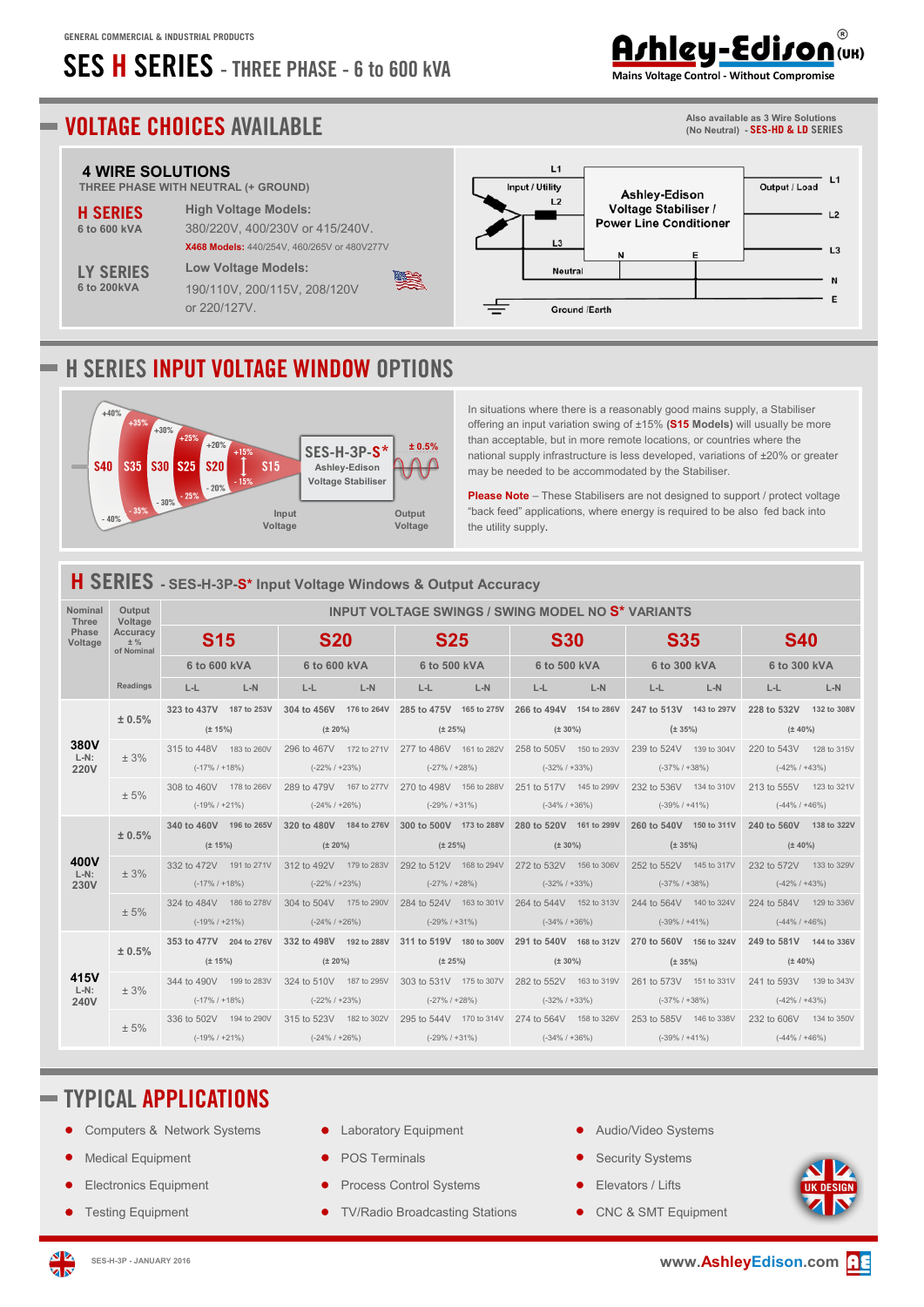## **SES H-3P-S15 SERIES - THREE PHASE - 6 to 600 kVA**



| Technology:                                                                                              | Servo Electronic - Variable Transformer<br>controlled, series regulation transformer (buck<br>-boast transformer with secondary wired in<br>series with the load). | <b>Environment:</b>                       | Temperature range -15 to 45 °C. Derate by 2%<br>for each additional °C Up to max 60 °C.<br>Suitable for indoor tropical use 95% RH (non-<br>condensing). Maximum altitude 1000m.<br>Derate by 2.5% for each additional 500m.       |  |  |
|----------------------------------------------------------------------------------------------------------|--------------------------------------------------------------------------------------------------------------------------------------------------------------------|-------------------------------------------|------------------------------------------------------------------------------------------------------------------------------------------------------------------------------------------------------------------------------------|--|--|
| Input Voltage Swing:                                                                                     | $±15\%$ (or $-17\% +18\%$ or $-19\% +21\%$ ) Three<br>Phase, 4 Wire (with Neutral + Ground / Earth).                                                               | <b>Construction:</b>                      | Enclosures to IP20 (NEMA 1 Style) - BS EN<br>60529.                                                                                                                                                                                |  |  |
| <b>Output Voltage:</b><br>Presettable for any voltage between<br>380/220V, 400/230V & 415/240V (Customer |                                                                                                                                                                    | <b>Paint Colour:</b>                      | RAL 7032 (Pebble Grey - Epoxy Powder Coating)                                                                                                                                                                                      |  |  |
|                                                                                                          | to specify), Three Phase, 4 Wire.                                                                                                                                  | <b>EMC Conformance:</b>                   | Complies with BS EN 55022 and the relevant                                                                                                                                                                                         |  |  |
|                                                                                                          | 440/254V, 460/265V & 480/277V models<br>available on request.                                                                                                      |                                           | parts of the BS EN 61000 series of standards.                                                                                                                                                                                      |  |  |
|                                                                                                          | <b>CE Conformity:</b><br>The permissible input voltage swing is relative<br>to the preset output voltage.                                                          |                                           | CE Marked - being fully compliant with<br>European Union Directives 2014/30/EU (The<br>EMC Directive) and 2014/35/EU (The Low                                                                                                      |  |  |
| <b>Output Voltage Accuracy:</b>                                                                          | $\pm$ 0.5%, $\pm$ 3% or $\pm$ 5 % - auto selection based                                                                                                           |                                           | Voltage Directive).                                                                                                                                                                                                                |  |  |
|                                                                                                          | on input voltage swing.                                                                                                                                            | <b>Standard Warranty:</b>                 | Three Years / 36 Months from date of supply                                                                                                                                                                                        |  |  |
| Frequency:                                                                                               | 47 - 65Hz                                                                                                                                                          | <b>Standard Features:</b>                 | Input Circuit Breaker<br>Over/Low Voltage Protection                                                                                                                                                                               |  |  |
| <b>Response Time:</b>                                                                                    | $<$ 1.5 $ms$                                                                                                                                                       |                                           | Phase Failure Protection                                                                                                                                                                                                           |  |  |
| <b>Correction Time:</b>                                                                                  | A 10% supply variation will be corrected to<br>within 2.5% in 0.6 seconds.                                                                                         |                                           | <b>Bypass Control Switch</b><br>Voltmeter / Phase Selector Switch (internal)                                                                                                                                                       |  |  |
| <b>Efficiency:</b>                                                                                       | 98%                                                                                                                                                                | <b>Optional Accessories:</b>              | <b>Output Circuit Breaker</b><br>Manual Maintenance Bypass Switch<br>Ammeter (with Phase Selector Switch)<br><b>Lightning Surge Arrestors</b><br>No Volt Remote Monitoring Contacts<br>Drip Proof Cowl for IP21 Ingress Protection |  |  |
| <b>Power Factor:</b>                                                                                     | The Power Factor has no effect on<br>performance providing the stabiliser is being<br>used within its rated capacity.                                              |                                           |                                                                                                                                                                                                                                    |  |  |
| <b>Surge Ratings:</b>                                                                                    | 10 x max. current rating for 2 seconds<br>3 x max. current rating for 1 minute<br>2 x max. current rating for 2 minutes                                            |                                           | Digital Power Metering (with RS-485 interface)<br>- showing V, A, W, VA, AER, PF & kWH<br><b>AquaStop Protective Coating</b>                                                                                                       |  |  |
| <b>Surge Suppression:</b>                                                                                | <b>TVSS</b> - Protects loads against high-energy<br>Spikes and Transient Voltages.                                                                                 | <b>Optional Step Down</b>                 | - protection against damp and moisture ingress<br>Ideal for applications where the utility supply                                                                                                                                  |  |  |
| <b>Total Harmonic Distortion:</b>                                                                        | Less than $1\%$                                                                                                                                                    | <b>Voltage Feature:</b>                   | voltage is different from the load equipment's<br>requirement - see SES-HL SERIES Step Down AC                                                                                                                                     |  |  |
| <b>Independent Phase</b><br>Control:                                                                     | Maintains each phase voltage stable<br>irrespective of load unbalance, even up to<br>100% load unbalance.                                                          | <b>Optional Isolation</b><br>Transformer: | Voltage Stabilisers.<br>Shielded isolation transformer providing extra<br>protection between the utility and the load.                                                                                                             |  |  |
| Soft-Switch On:                                                                                          | Ensures the output voltage is set at minimum<br>upon Switch-On before commencing<br>stabilization - protects load equipment from                                   |                                           | Protects against common and transverse mode<br>electrical noise - see PCS-H SERIES AC Power<br>Conditioners.                                                                                                                       |  |  |
|                                                                                                          | damaging start up voltage surges.                                                                                                                                  |                                           | Note: Optional Accessories added may affect dimensions - subject to confirmation.                                                                                                                                                  |  |  |

## **S15 PRODUCT SELECTION TABLE ALSO available in Outdoor IP54 / NEMA 3 Style Enclosures - OSES SERIES**

| <b>MODEL</b>          |     | Max Rating @<br>(Amps per Phase) |      |      | <b>Dimensions &amp; Weight</b> | Enclo-<br>sure |      |
|-----------------------|-----|----------------------------------|------|------|--------------------------------|----------------|------|
|                       | kVA | 380V                             | 400V | 415V | $W \times H \times D$ (mm)     | (Kq)           | Type |
| <b>SES-6H-3P-S15</b>  | 6   | 9.1                              | 8.7  | 8.3  | 300 x 550 x 590                | 62             | 331  |
| <b>SFS-10H-3P-S15</b> | 10  | 152                              | 144  | 139  | 300 x 550 x 590                | 63             | 331  |
| <b>SES-15H-3P-S15</b> | 15  | 22.8                             | 21.6 | 20.9 | 300 x 550 x 590                | 73             | 331  |
| SES-20H-3P-S15        | 20  | 30.4                             | 28.9 | 27.8 | 300 x 550 x 590                | 77             | 331  |
| <b>SFS-25H-3P-S15</b> | 25  | 38                               | 36.1 | 35   | 300 x 550 x 590                | 86             | 331  |
| <b>SES 30H 3P S15</b> | 30  | 46                               | 43   | 42   | $300 \times 550 \times 590$    | 87             | 331  |
| <b>SES 35H 3P S15</b> | 35  | 53                               | 51   | 49   | 380 x 670 x 780                | 130            | 332  |
| SES-40H-3P-S15        | 40  | 61                               | 58   | 56   | 380 x 670 x 780                | 131            | 332  |
| <b>SFS-45H-3P-S15</b> | 45  | 68                               | 65   | 63   | 380 x 670 x 780                | 132            | 332  |
| <b>SES-50H 3P S15</b> | 50  | 76                               | 72   | 70   | 380 x 670 x 780                | 135            | 332  |
| <b>SFS-55H-3P-S15</b> | 55  | 84                               | 79   | 77   | 380 x 670 x 780                | 143            | 332  |
| <b>SES-60H-3P-S15</b> | 60  | 91                               | 87   | 83   | 380 x 670 x 780                | 144            | 332  |
| <b>SFS-75H-3P-S15</b> | 75  | 114                              | 108  | 104  | 490 x 800 x 990                | 200            | 333  |
| <b>SES-80H 3P S15</b> | 80  | 122                              | 115  | 111  | 490 x 800 x 990                | 242            | 333  |

**Note:** Higher kVA and alternative voltage options available to order / individual request.

ight 2016 © Ashley-Edison (UK) reserve the right to change any or all the specifications indicated or implied without prior notice. E&EC



Ashley-Edison Mains Voltage Control - Without Compromise

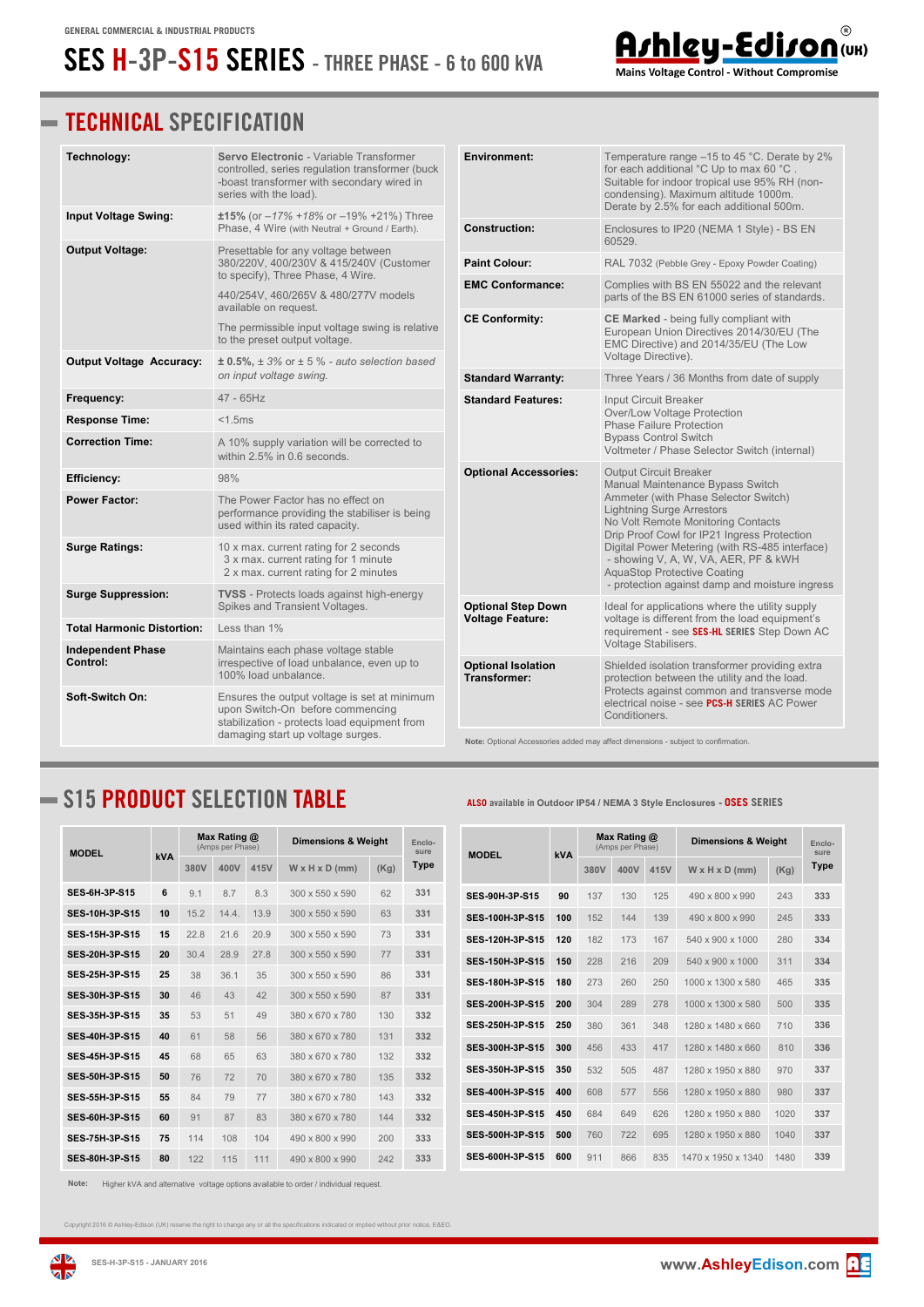## **SES H-3P-S20 SERIES - THREE PHASE - 6 to 600 kVA**



Mains Voltage Control - Without Compromise

## **TECHNICAL SPECIFICATION**

| Technology:                                                                                                                                         | Servo Electronic - Variable Transformer<br>controlled, series regulation transformer (buck<br>-boast transformer with secondary wired in<br>series with the load). | <b>Environment:</b>                       | Temperature range -15 to 45 °C. Derate by 2%<br>for each additional °C Up to max 60 °C.<br>Suitable for indoor tropical use 95% RH (non-<br>condensing). Maximum altitude 1000m.<br>Derate by 2.5% for each additional 500m. |  |  |
|-----------------------------------------------------------------------------------------------------------------------------------------------------|--------------------------------------------------------------------------------------------------------------------------------------------------------------------|-------------------------------------------|------------------------------------------------------------------------------------------------------------------------------------------------------------------------------------------------------------------------------|--|--|
| Input Voltage Swing:                                                                                                                                | $±20\%$ (or $-22\% +23\%$ or $-24\% +26\%$ ) Three<br>Phase, 4 Wire (with Neutral + Ground / Earth).                                                               | <b>Construction:</b>                      | Enclosures to IP20 (NEMA 1 Style) - BS EN<br>60529.                                                                                                                                                                          |  |  |
| <b>Output Voltage:</b>                                                                                                                              | Presettable for any voltage between<br>380/220V, 400/230V & 415/240V (Customer                                                                                     | <b>Paint Colour:</b>                      | RAL 7032 (Pebble Grey - Epoxy Powder Coating)                                                                                                                                                                                |  |  |
|                                                                                                                                                     | to specify), Three Phase, 4 Wire.                                                                                                                                  |                                           | Complies with BS EN 55022 and the relevant                                                                                                                                                                                   |  |  |
|                                                                                                                                                     | 440/254V, 460/265V & 480/277V models<br>available on request.                                                                                                      | <b>EMC Conformance:</b>                   | parts of the BS EN 61000 series of standards.                                                                                                                                                                                |  |  |
|                                                                                                                                                     | The permissible input voltage swing is relative<br>to the preset output voltage.                                                                                   | <b>CE Conformity:</b>                     | CE Marked - being fully compliant with<br>European Union Directives 2014/30/EU (The<br>EMC Directive) and 2014/35/EU (The Low                                                                                                |  |  |
| <b>Output Voltage Accuracy:</b>                                                                                                                     | $\pm$ 0.5%, $\pm$ 3% or $\pm$ 5 % - auto selection based<br>on input voltage swing.                                                                                | <b>Standard Warranty:</b>                 | Voltage Directive).<br>Three Years / 36 Months from date of supply                                                                                                                                                           |  |  |
| Frequency:                                                                                                                                          | $47 - 65$ Hz                                                                                                                                                       | <b>Standard Features:</b>                 | Input Circuit Breaker                                                                                                                                                                                                        |  |  |
| <b>Response Time:</b>                                                                                                                               | $<$ 1.5 $ms$                                                                                                                                                       |                                           | Over/Low Voltage Protection<br><b>Phase Failure Protection</b>                                                                                                                                                               |  |  |
| <b>Correction Time:</b>                                                                                                                             | A 10% supply variation will be corrected to<br>within 2.5% in 0.6 seconds.                                                                                         |                                           | <b>Bypass Control Switch</b><br>Voltmeter / Phase Selector Switch (internal)                                                                                                                                                 |  |  |
| <b>Efficiency:</b>                                                                                                                                  | 98%                                                                                                                                                                | <b>Optional Accessories:</b>              | <b>Output Circuit Breaker</b><br>Manual Maintenance Bypass Switch                                                                                                                                                            |  |  |
| <b>Power Factor:</b>                                                                                                                                | The Power Factor has no effect on<br>performance providing the stabiliser is being<br>used within its rated capacity.                                              |                                           | Ammeter (with Phase Selector Switch)<br><b>Lightning Surge Arrestors</b><br>No Volt Remote Monitoring Contacts<br>Drip Proof Cowl for IP21 Ingress Protection                                                                |  |  |
| <b>Surge Ratings:</b>                                                                                                                               | 10 x max. current rating for 2 seconds<br>3 x max. current rating for 1 minute<br>2 x max. current rating for 2 minutes                                            |                                           | Digital Power Metering (with RS-485 interface)<br>- showing V, A, W, VA, AER, PF & kWH<br><b>AquaStop Protective Coating</b>                                                                                                 |  |  |
| <b>Surge Suppression:</b>                                                                                                                           | <b>TVSS</b> - Protects loads against high-energy<br>Spikes and Transient Voltages.                                                                                 | <b>Optional Step Down</b>                 | - protection against damp and moisture ingress<br>Ideal for applications where the utility supply                                                                                                                            |  |  |
| <b>Total Harmonic Distortion:</b>                                                                                                                   | Less than 1%                                                                                                                                                       | <b>Voltage Feature:</b>                   | voltage is different from the load equipment's<br>requirement - see SES-HL SERIES Step Down AC                                                                                                                               |  |  |
| <b>Independent Phase</b>                                                                                                                            | Maintains each phase voltage stable                                                                                                                                |                                           | Voltage Stabilisers.                                                                                                                                                                                                         |  |  |
| Control:                                                                                                                                            | irrespective of load unbalance, even up to<br>100% load unbalance.                                                                                                 | <b>Optional Isolation</b><br>Transformer: | Shielded isolation transformer providing extra<br>protection between the utility and the load.                                                                                                                               |  |  |
| Soft-Switch On:<br>Ensures the output voltage is set at minimum<br>upon Switch-On before commencing<br>stabilization - protects load equipment from |                                                                                                                                                                    |                                           | Protects against common and transverse mode<br>electrical noise - see PCS-H SERIES AC Power<br>Conditioners.                                                                                                                 |  |  |
| damaging start up voltage surges.                                                                                                                   |                                                                                                                                                                    |                                           | Note: Optional Accessories added may affect dimensions - subject to confirmation.                                                                                                                                            |  |  |

## **S20 PRODUCT SELECTION TABLE ALSO available in Outdoor IP54 / NEMA 3 Style Enclosures - OSES SERIES**

| <b>MODEL</b>          |     | Max Rating @<br>(Amps per Phase) |      |      | <b>Dimensions &amp; Weight</b> | Enclo-<br>sure |      |
|-----------------------|-----|----------------------------------|------|------|--------------------------------|----------------|------|
|                       | kVA | 380V                             | 400V | 415V | $W \times H \times D$ (mm)     | (Kq)           | Type |
| <b>SES-6H-3P-S20</b>  | 6   | 9.1                              | 8.7  | 8.3  | 300 x 550 x 590                | 71             | 331  |
| <b>SFS-10H-3P-S20</b> | 10  | 152                              | 144  | 139  | 300 x 550 x 590                | 72             | 331  |
| <b>SES-15H-3P-S20</b> | 15  | 22.8                             | 21.6 | 20.9 | 300 x 550 x 590                | 78             | 331  |
| SES-20H-3P-S20        | 20  | 30.4                             | 28.9 | 27.8 | 300 x 550 x 590                | 89             | 331  |
| SES-25H-3P-S20        | 25  | 38                               | 36.1 | 35   | 380 x 670 x 780                | 123            | 332  |
| <b>SES 30H 3P S20</b> | 30  | 46                               | 43   | 42   | 380 x 670 x 780                | 125            | 332  |
| <b>SES 35H 3P S20</b> | 35  | 53                               | 51   | 49   | 380 x 670 x 780                | 141            | 332  |
| <b>SFS-40H-3P-S20</b> | 40  | 61                               | 58   | 56   | 380 x 670 x 780                | 143            | 332  |
| <b>SFS 45H 3P S20</b> | 45  | 68                               | 65   | 63   | 380 x 670 x 780                | 145            | 332  |
| <b>SES-50H 3P S20</b> | 50  | 76                               | 72   | 70   | 490 x 800 x 990                | 200            | 333  |
| <b>SFS-55H-3P-S20</b> | 55  | 84                               | 79   | 77   | 490 x 800 x 990                | 213            | 333  |
| <b>SES-60H-3P-S20</b> | 60  | 91                               | 87   | 83   | 490 x 800 x 990                | 215            | 333  |
| <b>SFS-75H-3P-S20</b> | 75  | 114                              | 108  | 104  | 490 x 800 x 990                | 250            | 333  |
| <b>SES-80H-3P-S20</b> | 80  | 122                              | 115  | 111  | 540 x 900 x 1000               | 275            | 334  |

**Note:** Higher kVA and alternative voltage options available to order / individual request.

Copyright 2016 © Ashley-Edison (UK) reserve the right to change any or all the specifications indicated or implied without prior notice. E&EO.



**zis**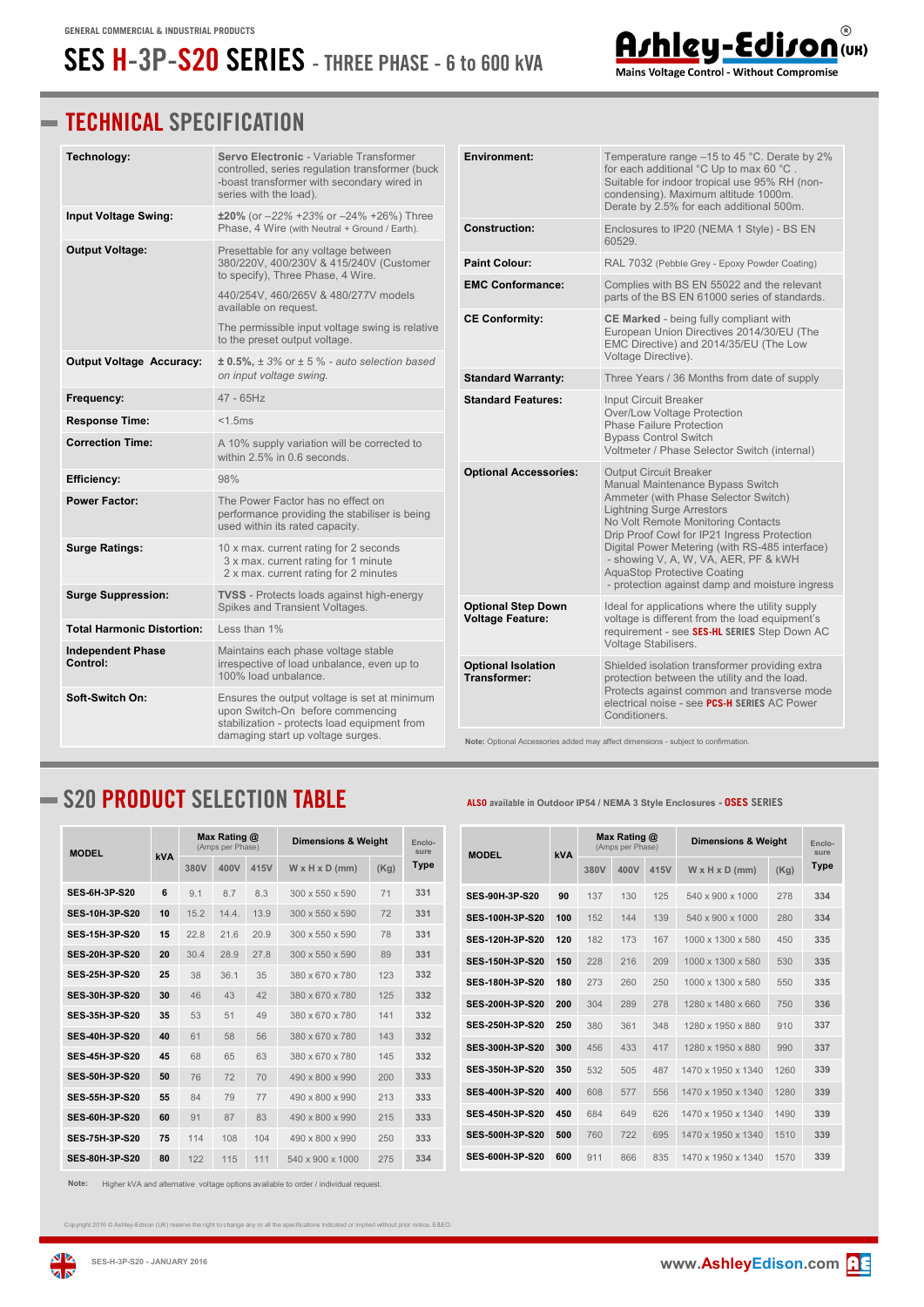## **SES H-3P-S25 SERIES - THREE PHASE - 6 to 500 kVA**



| Technology:                       | Servo Electronic - Variable Transformer<br>controlled, series regulation transformer (buck<br>-boast transformer with secondary wired in<br>series with the load). | <b>Environment:</b>          | Temperature range -15 to 45 °C. Derate by 2%<br>for each additional °C Up to max 60 °C.<br>Suitable for indoor tropical use 95% RH (non-<br>condensing). Maximum altitude 1000m.<br>Derate by 2.5% for each additional 500m.       |  |  |
|-----------------------------------|--------------------------------------------------------------------------------------------------------------------------------------------------------------------|------------------------------|------------------------------------------------------------------------------------------------------------------------------------------------------------------------------------------------------------------------------------|--|--|
| <b>Input Voltage Swing:</b>       | $±25\%$ (or $-27\% +28\%$ or $-29\% +31\%$ ) Three<br>Phase, 4 Wire (with Neutral + Ground / Earth).                                                               | <b>Construction:</b>         | Enclosures to IP20 (NEMA 1 Style) - BS EN<br>60529.                                                                                                                                                                                |  |  |
| <b>Output Voltage:</b>            | Presettable for any voltage between<br>380/220V, 400/230V & 415/240V (Customer                                                                                     | <b>Paint Colour:</b>         | RAL 7032 (Pebble Grey - Epoxy Powder Coating)                                                                                                                                                                                      |  |  |
|                                   | to specify), Three Phase, 4 Wire.                                                                                                                                  | <b>EMC Conformance:</b>      | Complies with BS EN 55022 and the relevant                                                                                                                                                                                         |  |  |
|                                   | 440/254V, 460/265V & 480/277V models<br>available on request.                                                                                                      |                              | parts of the BS EN 61000 series of standards.                                                                                                                                                                                      |  |  |
|                                   | The permissible input voltage swing is relative<br>to the preset output voltage.                                                                                   | <b>CE Conformity:</b>        | <b>CE Marked</b> - being fully compliant with<br>European Union Directives 2014/30/EU (The<br>EMC Directive) and 2014/35/EU (The Low                                                                                               |  |  |
| <b>Output Voltage Accuracy:</b>   | $\pm$ 0.5%, $\pm$ 3% or $\pm$ 5 % - auto selection based                                                                                                           |                              | Voltage Directive).                                                                                                                                                                                                                |  |  |
|                                   | on input voltage swing.                                                                                                                                            | <b>Standard Warranty:</b>    | Three Years / 36 Months from date of supply                                                                                                                                                                                        |  |  |
| Frequency:                        | $47 - 65$ Hz                                                                                                                                                       | <b>Standard Features:</b>    | Input Circuit Breaker<br>Over/Low Voltage Protection                                                                                                                                                                               |  |  |
| <b>Response Time:</b>             | < 1.5ms                                                                                                                                                            |                              | <b>Phase Failure Protection</b>                                                                                                                                                                                                    |  |  |
| <b>Correction Time:</b>           | A 10% supply variation will be corrected to<br>within 2.5% in 0.6 seconds.                                                                                         |                              | <b>Bypass Control Switch</b><br>Voltmeter / Phase Selector Switch (internal)                                                                                                                                                       |  |  |
| <b>Efficiency:</b>                | 98%                                                                                                                                                                | <b>Optional Accessories:</b> | <b>Output Circuit Breaker</b><br>Manual Maintenance Bypass Switch<br>Ammeter (with Phase Selector Switch)<br><b>Lightning Surge Arrestors</b><br>No Volt Remote Monitoring Contacts<br>Drip Proof Cowl for IP21 Ingress Protection |  |  |
| <b>Power Factor:</b>              | The Power Factor has no effect on<br>performance providing the stabiliser is being<br>used within its rated capacity.                                              |                              |                                                                                                                                                                                                                                    |  |  |
| <b>Surge Ratings:</b>             | 10 x max. current rating for 2 seconds<br>3 x max. current rating for 1 minute<br>2 x max. current rating for 2 minutes                                            |                              | Digital Power Metering (with RS-485 interface)<br>- showing V, A, W, VA, AER, PF & kWH<br><b>AquaStop Protective Coating</b>                                                                                                       |  |  |
| <b>Surge Suppression:</b>         | <b>TVSS</b> - Protects loads against high-energy<br>Spikes and Transient Voltages.                                                                                 | <b>Optional Step Down</b>    | - protection against damp and moisture ingress<br>Ideal for applications where the utility supply                                                                                                                                  |  |  |
| <b>Total Harmonic Distortion:</b> | Less than 1%                                                                                                                                                       | <b>Voltage Feature:</b>      | voltage is different from the load equipment's<br>requirement - see SES-HL SERIES Step Down AC                                                                                                                                     |  |  |
| <b>Independent Phase</b>          | Maintains each phase voltage stable                                                                                                                                | <b>Optional Isolation</b>    | Voltage Stabilisers.                                                                                                                                                                                                               |  |  |
| Control:                          | irrespective of load unbalance, even up to<br>100% load unbalance.                                                                                                 |                              | Shielded isolation transformer providing extra<br>protection between the utility and the load.<br>Protects against common and transverse mode                                                                                      |  |  |
| Soft-Switch On:                   | Ensures the output voltage is set at minimum<br>upon Switch-On before commencing<br>stabilization - protects load equipment from                                   |                              | electrical noise - see PCS-H SERIES AC Power<br>Conditioners.                                                                                                                                                                      |  |  |
|                                   | damaging start up voltage surges.                                                                                                                                  |                              | Note: Optional Accessories added may affect dimensions - subject to confirmation.                                                                                                                                                  |  |  |

## **S25 PRODUCT SELECTION TABLE ALSO available in Outdoor IP54 / NEMA 3 Style Enclosures - OSES SERIES**

| <b>MODEL</b>           |     | Max Rating @<br>(Amps per Phase) |       |      | <b>Dimensions &amp; Weight</b> | Enclo-<br>sure |      |
|------------------------|-----|----------------------------------|-------|------|--------------------------------|----------------|------|
|                        | kVA | 380V                             | 400V  | 415V | $W \times H \times D$ (mm)     | (Kg)           | Type |
| <b>SES 6H 3P S25</b>   | 6   | 9.1                              | 8.7   | 8.3  | 300 x 550 x 590                | 74             | 331  |
| <b>SES 10H 3P S25</b>  | 10  | 15.2                             | 14.4. | 13.9 | 300 x 550 x 590                | 75             | 331  |
| <b>SES-15H-3P-S25</b>  | 15  | 22.8                             | 21.6  | 20.9 | 300 x 550 x 590                | 87             | 331  |
| <b>SES 2011 3P S25</b> | 20  | 30.4                             | 28.9  | 27.8 | 380 x 670 x 780                | 123            | 332  |
| <b>SFS-25H-3P-S25</b>  | 25  | 38                               | 36.1  | 35   | 380 x 670 x 780                | 145            | 332  |
| <b>SES 30H 3P S25</b>  | 30  | 46                               | 43    | 42   | 380 x 670 x 780                | 147            | 332  |
| <b>SES 35H 3P S25</b>  | 35  | 53                               | 51    | 49   | 490 x 800 x 990                | 206            | 333  |
| <b>SFS-40H-3P-S25</b>  | 40  | 61                               | 58    | 56   | 490 x 800 x 990                | 208            | 333  |
| <b>SES 45H 3P S25</b>  | 45  | 68                               | 65    | 63   | 490 x 800 x 990                | 210            | 333  |
| <b>SES 50H 3P S25</b>  | 50  | 76                               | 72    | 70   | 490 x 800 x 990                | 220            | 333  |
| <b>SES-55H 3P S25</b>  | 55  | 84                               | 79    | 77   | 490 x 800 x 990                | 265            | 333  |
| <b>SES-60H 3P S25</b>  | 60  | 91                               | 87    | 83   | 490 x 800 x 990                | 267            | 333  |
| <b>SES 75H 3P S25</b>  | 75  | 114                              | 108   | 104  | 540 x 900 x 1000               | 311            | 334  |

**Note:** Higher kVA and alternative voltage options available to order / individual request.

any or all the specifications indicated or implied without prior notice. E&EC





Ashley-Edison Mains Voltage Control - Without Compromise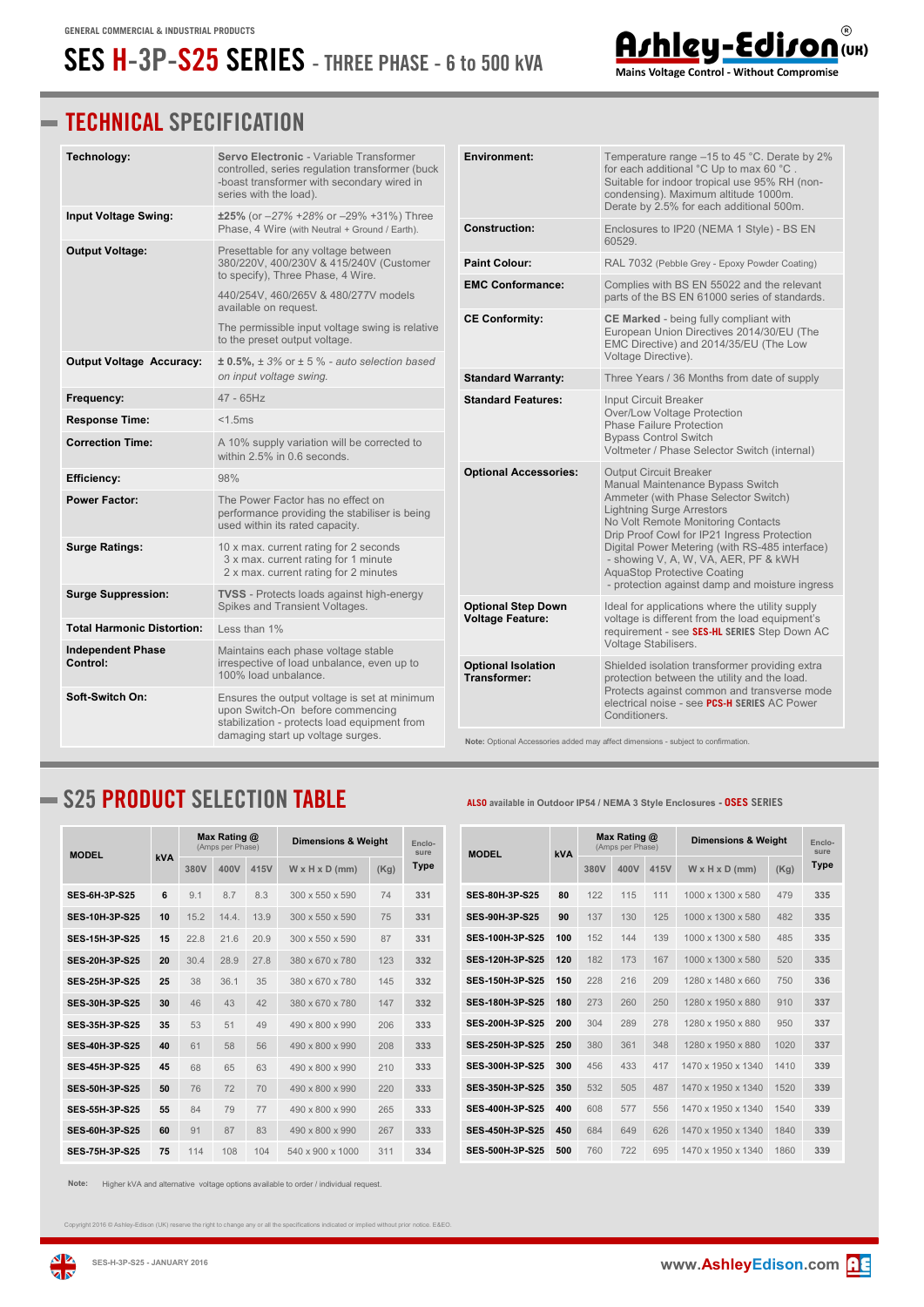## **SES H-3P-S30 SERIES - THREE PHASE - 6 to 500 kVA**



| Technology:                          | Servo Electronic - Variable Transformer<br>controlled, series regulation transformer (buck<br>-boast transformer with secondary wired in<br>series with the load). | <b>Environment:</b>                              | Temperature range -15 to 45 °C. Derate by 2%<br>for each additional °C Up to max 60 °C.<br>Suitable for indoor tropical use 95% RH (non-<br>condensing). Maximum altitude 1000m.<br>Derate by 2.5% for each additional 500m. |  |  |
|--------------------------------------|--------------------------------------------------------------------------------------------------------------------------------------------------------------------|--------------------------------------------------|------------------------------------------------------------------------------------------------------------------------------------------------------------------------------------------------------------------------------|--|--|
| Input Voltage Swing:                 | $±30\%$ (or $-32\% +33\%$ or $-34\% +36\%$ ) Three<br>Phase, 4 Wire (with Neutral + Ground / Earth).                                                               | <b>Construction:</b>                             | Enclosures to IP20 (NEMA 1 Style) - BS EN<br>60529.                                                                                                                                                                          |  |  |
| <b>Output Voltage:</b>               | Presettable for any voltage between<br>380/220V, 400/230V & 415/240V (Customer                                                                                     | <b>Paint Colour:</b>                             | RAL 7032 (Pebble Grey - Epoxy Powder Coating)                                                                                                                                                                                |  |  |
|                                      | to specify), Three Phase, 4 Wire.<br>440/254V, 460/265V & 480/277V models                                                                                          | <b>EMC Conformance:</b>                          | Complies with BS EN 55022 and the relevant<br>parts of the BS EN 61000 series of standards.                                                                                                                                  |  |  |
|                                      | available on request.<br>The permissible input voltage swing is relative<br>to the preset output voltage.                                                          | <b>CE Conformity:</b>                            | <b>CE Marked</b> - being fully compliant with<br>European Union Directives 2014/30/EU (The<br>EMC Directive) and 2014/35/EU (The Low                                                                                         |  |  |
| <b>Output Voltage Accuracy:</b>      | $\pm$ 0.5%, $\pm$ 3% or $\pm$ 5 % - auto selection based<br>on input voltage swing.                                                                                | <b>Standard Warranty:</b>                        | Voltage Directive).<br>Three Years / 36 Months from date of supply                                                                                                                                                           |  |  |
| Frequency:                           | $47 - 65$ Hz                                                                                                                                                       | <b>Standard Features:</b>                        | <b>Input Circuit Breaker</b>                                                                                                                                                                                                 |  |  |
| <b>Response Time:</b>                | $<$ 1.5 $ms$                                                                                                                                                       |                                                  | Over/Low Voltage Protection<br><b>Phase Failure Protection</b>                                                                                                                                                               |  |  |
| <b>Correction Time:</b>              | A 10% supply variation will be corrected to<br>within 2.5% in 0.6 seconds.                                                                                         |                                                  | <b>Bypass Control Switch</b><br>Voltmeter / Phase Selector Switch (internal)                                                                                                                                                 |  |  |
| <b>Efficiency:</b>                   | 98%                                                                                                                                                                | <b>Optional Accessories:</b>                     | <b>Output Circuit Breaker</b><br>Manual Maintenance Bypass Switch                                                                                                                                                            |  |  |
| <b>Power Factor:</b>                 | The Power Factor has no effect on<br>performance providing the stabiliser is being<br>used within its rated capacity.                                              |                                                  | Ammeter (with Phase Selector Switch)<br><b>Lightning Surge Arrestors</b><br>No Volt Remote Monitoring Contacts<br>Drip Proof Cowl for IP21 Ingress Protection                                                                |  |  |
| <b>Surge Ratings:</b>                | 10 x max. current rating for 2 seconds<br>3 x max. current rating for 1 minute<br>2 x max. current rating for 2 minutes                                            |                                                  | Digital Power Metering (with RS-485 interface)<br>- showing V, A, W, VA, AER, PF & kWH<br><b>AquaStop Protective Coating</b>                                                                                                 |  |  |
| <b>Surge Suppression:</b>            | <b>TVSS</b> - Protects loads against high-energy<br>Spikes and Transient Voltages.                                                                                 | <b>Optional Step Down</b>                        | - protection against damp and moisture ingress<br>Ideal for applications where the utility supply                                                                                                                            |  |  |
| <b>Total Harmonic Distortion:</b>    | Less than 1%                                                                                                                                                       | <b>Voltage Feature:</b>                          | voltage is different from the load equipment's<br>requirement - see SES-HL SERIES Step Down AC                                                                                                                               |  |  |
| <b>Independent Phase</b><br>Control: | Maintains each phase voltage stable<br>irrespective of load unbalance, even up to<br>100% load unbalance.                                                          | <b>Optional Isolation</b><br><b>Transformer:</b> | Voltage Stabilisers.<br>Shielded isolation transformer providing extra<br>protection between the utility and the load.                                                                                                       |  |  |
| Soft-Switch On:                      | Ensures the output voltage is set at minimum<br>upon Switch-On before commencing<br>stabilization - protects load equipment from                                   |                                                  | Protects against common and transverse mode<br>electrical noise - see PCS-H SERIES AC Power<br>Conditioners.                                                                                                                 |  |  |
|                                      | damaging start up voltage surges.                                                                                                                                  |                                                  | Note: Optional Accessories added may affect dimensions - subject to confirmation.                                                                                                                                            |  |  |

## **S30 PRODUCT SELECTION TABLE ALSO available in Outdoor IP54 / NEMA 3 Style Enclosures - OSES SERIES**

| <b>MODEL</b>          |     | Max Rating @<br>(Amps per Phase) |       |      | <b>Dimensions &amp; Weight</b> | Enclo-<br>sure |      |
|-----------------------|-----|----------------------------------|-------|------|--------------------------------|----------------|------|
|                       | kVA | 380V                             | 400V  | 415V | $W \times H \times D$ (mm)     | (Kg)           | Type |
| <b>SES-6H-3P-S30</b>  | 6   | 9.1                              | 8.7   | 8.3  | 300 x 550 x 590                | 82             | 331  |
| <b>SES-10H-3P-S30</b> | 10  | 15.2                             | 14.4. | 13.9 | 300 x 550 x 590                | 83             | 331  |
| <b>SES-15H-3P-S30</b> | 15  | 22.8                             | 21.6  | 20.9 | 380 x 670 x 780                | 123            | 332  |
| <b>SES-20H-3P-S30</b> | 20  | 30.4                             | 28.9  | 27.8 | 380 x 670 x 780                | 135            | 332  |
| <b>SES-25H-3P-S30</b> | 25  | 38                               | 361   | 35   | 490 x 800 x 990                | 203            | 333  |
| <b>SES 30H 3P S30</b> | 30  | 46                               | 43    | 42   | 490 x 800 x 990                | 205            | 333  |
| <b>SES 35H 3P S30</b> | 35  | 53                               | 51    | 49   | 490 x 800 x 990                | 241            | 333  |
| <b>SES-40H-3P-S30</b> | 40  | 61                               | 58    | 56   | 490 x 800 x 990                | 243            | 333  |
| <b>SES 45H 3P S30</b> | 45  | 68                               | 65    | 63   | 490 x 800 x 990                | 245            | 333  |
| <b>SES-50H-3P-S30</b> | 50  | 76                               | 72    | 70   | 540 x 900 x 1000               | 275            | 334  |
| <b>SES-55H-3P-S30</b> | 55  | 84                               | 79    | 77   | 540 x 900 x 1000               | 313            | 334  |
| <b>SES-60H-3P-S30</b> | 60  | 91                               | 87    | 83   | 540 x 900 x 1000               | 315            | 334  |
| <b>SES 75H 3P S30</b> | 75  | 114                              | 108   | 104  | 1000 x 1300 x 580              | 435            | 335  |

**Type 380V 400V 415V W x H x D (mm) (Kg) SES-80H-3P-S30 80** 122 115 111 1000 x 1300 x 580 510 **335 SES-90H-3P-S30 90** 137 130 125 1000 x 1300 x 580 515 **335 SES-100H-3P-S30 100** 152 144 139 1000 x 1300 x 580 520 **335 SES-120H-3P-S30 120** 182 173 167 1280 x 1480 x 660 800 **336 SES-150H-3P-S30 150** 228 216 209 1280 x 1950 x 880 1060 **337 SES-180H-3P-S30 180** 273 260 250 1280 x 1950 x 880 1120 **337 SES-200H-3P-S30 200** 304 289 278 1280 x 1950 x 880 1150 **337**

**SES-250H-3P-S30 250** 380 361 348 1470 x 1950 x 1340 1620 **339 SES-300H-3P-S30 300** 456 433 417 1470 x 1950 x 1340 1870 **339 SES-350H-3P-S30 350** 532 505 487 1470 x 1950 x 1340 1880 **339 SES-400H-3P-S30 400** 608 577 556 1470 x 1950 x 1340 1900 **339 SES-450H-3P-S30 450** 684 649 626 1470 x 1950 x 1340 2170 **339 SES-500H-3P-S30 500** 760 722 695 1470 x 1950 x 1340 2200 **339**

**Max Rating @** (Amps per Phase)

**MODEL kVA**

**Note:** Higher kVA and alternative voltage options available to order / individual request.

ght 2016 © Ashley-Edison (UK) reserve the right to change any or all the specifications indicated or implied without prior notice. E&EC



**Dimensions & Weight Enclo-**

Ashley-Edison® Mains Voltage Control - Without Compromise

**sure**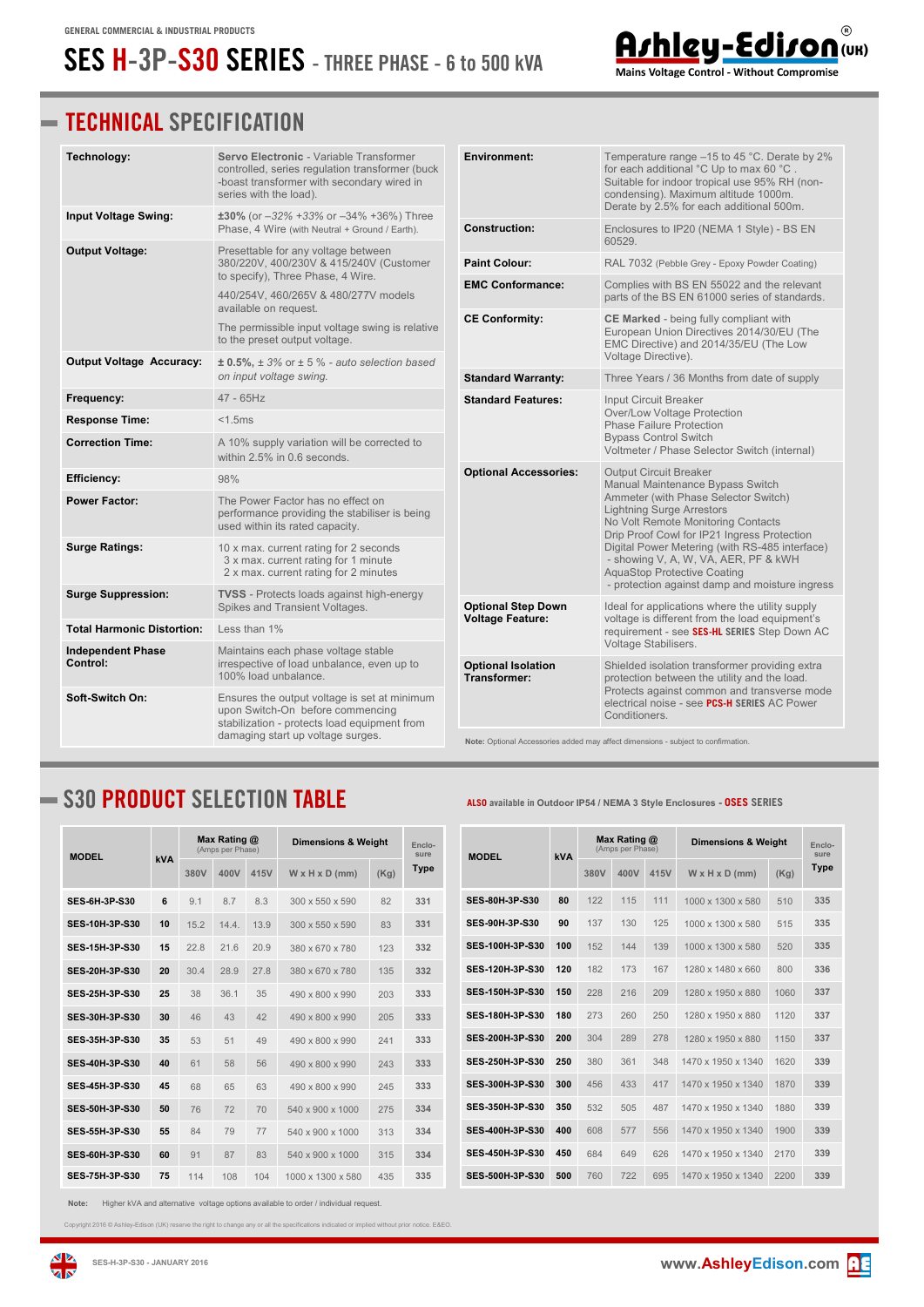## **SES H-3P-S35 SERIES - THREE PHASE - 6 to 300 kVA**



| Technology:                                                                                                                                         | <b>Servo Electronic - Variable Transformer</b><br>controlled, series regulation transformer (buck<br>-boast transformer with secondary wired in<br>series with the load). | <b>Environment:</b>                                                               | Temperature range -15 to 45 °C. Derate by 2%<br>for each additional °C Up to max 60 °C.<br>Suitable for indoor tropical use 95% RH (non-<br>condensing). Maximum altitude 1000m.<br>Derate by 2.5% for each additional 500m.       |  |  |
|-----------------------------------------------------------------------------------------------------------------------------------------------------|---------------------------------------------------------------------------------------------------------------------------------------------------------------------------|-----------------------------------------------------------------------------------|------------------------------------------------------------------------------------------------------------------------------------------------------------------------------------------------------------------------------------|--|--|
| <b>Input Voltage Swing:</b>                                                                                                                         | ±35% (or -37% +38% or -39% +41%) Three<br>Phase, 4 Wire (with Neutral + Ground / Earth).                                                                                  | <b>Construction:</b>                                                              | Enclosures to IP20 (NEMA 1 Style) - BS EN<br>60529.                                                                                                                                                                                |  |  |
| <b>Output Voltage:</b><br>Presettable for any voltage between<br>380/220V, 400/230V & 415/240V (Customer                                            |                                                                                                                                                                           | <b>Paint Colour:</b>                                                              | RAL 7032 (Pebble Grey - Epoxy Powder Coating)                                                                                                                                                                                      |  |  |
|                                                                                                                                                     | to specify), Three Phase, 4 Wire.<br>440/254V, 460/265V & 480/277V models                                                                                                 | <b>EMC Conformance:</b>                                                           | Complies with BS EN 55022 and the relevant<br>parts of the BS EN 61000 series of standards.                                                                                                                                        |  |  |
|                                                                                                                                                     | available on request.<br><b>CE Conformity:</b><br>The permissible input voltage swing is relative<br>to the preset output voltage.                                        |                                                                                   | CE Marked - being fully compliant with<br>European Union Directives 2014/30/EU (The<br>EMC Directive) and 2014/35/EU (The Low                                                                                                      |  |  |
| <b>Output Voltage Accuracy:</b>                                                                                                                     | $\pm$ 0.5%, $\pm$ 3% or $\pm$ 5 % - auto selection based<br>on input voltage swing.                                                                                       |                                                                                   | Voltage Directive).                                                                                                                                                                                                                |  |  |
|                                                                                                                                                     |                                                                                                                                                                           | <b>Standard Warranty:</b>                                                         | Three Years / 36 Months from date of supply                                                                                                                                                                                        |  |  |
| Frequency:                                                                                                                                          | 47 - 65Hz                                                                                                                                                                 | <b>Standard Features:</b>                                                         | Input Circuit Breaker<br>Over/Low Voltage Protection                                                                                                                                                                               |  |  |
| <b>Response Time:</b>                                                                                                                               | $<$ 1.5 $ms$                                                                                                                                                              |                                                                                   | <b>Phase Failure Protection</b>                                                                                                                                                                                                    |  |  |
| <b>Correction Time:</b>                                                                                                                             | A 10% supply variation will be corrected to<br>within 2.5% in 0.6 seconds.                                                                                                |                                                                                   | <b>Bypass Control Switch</b><br>Voltmeter / Phase Selector Switch (internal)                                                                                                                                                       |  |  |
| <b>Efficiency:</b>                                                                                                                                  | 98%                                                                                                                                                                       | <b>Optional Accessories:</b>                                                      | <b>Output Circuit Breaker</b><br>Manual Maintenance Bypass Switch<br>Ammeter (with Phase Selector Switch)<br><b>Lightning Surge Arrestors</b><br>No Volt Remote Monitoring Contacts<br>Drip Proof Cowl for IP21 Ingress Protection |  |  |
| <b>Power Factor:</b>                                                                                                                                | The Power Factor has no effect on<br>performance providing the stabiliser is being<br>used within its rated capacity.                                                     |                                                                                   |                                                                                                                                                                                                                                    |  |  |
| <b>Surge Ratings:</b>                                                                                                                               | 10 x max. current rating for 2 seconds<br>3 x max. current rating for 1 minute<br>2 x max. current rating for 2 minutes                                                   |                                                                                   | Digital Power Metering (with RS-485 interface)<br>- showing V, A, W, VA, AER, PF & kWH<br><b>AquaStop Protective Coating</b>                                                                                                       |  |  |
| <b>Surge Suppression:</b>                                                                                                                           | <b>TVSS</b> - Protects loads against high-energy<br>Spikes and Transient Voltages.                                                                                        | <b>Optional Step Down</b>                                                         | - protection against damp and moisture ingress<br>Ideal for applications where the utility supply<br>voltage is different from the load equipment's                                                                                |  |  |
| <b>Total Harmonic Distortion:</b>                                                                                                                   | Less than 1%                                                                                                                                                              | <b>Voltage Feature:</b>                                                           | requirement - see SES-HL SERIES Step Down AC                                                                                                                                                                                       |  |  |
| <b>Independent Phase</b><br>Control:                                                                                                                | Maintains each phase voltage stable<br>irrespective of load unbalance, even up to<br>100% load unbalance.                                                                 | <b>Optional Isolation</b><br>Transformer:                                         | Voltage Stabilisers.<br>Shielded isolation transformer providing extra<br>protection between the utility and the load.                                                                                                             |  |  |
| Soft-Switch On:<br>Ensures the output voltage is set at minimum<br>upon Switch-On before commencing<br>stabilization - protects load equipment from |                                                                                                                                                                           |                                                                                   | Protects against common and transverse mode<br>electrical noise - see PCS-H SERIES AC Power<br>Conditioners.                                                                                                                       |  |  |
|                                                                                                                                                     | damaging start up voltage surges.                                                                                                                                         | Note: Optional Accessories added may affect dimensions - subject to confirmation. |                                                                                                                                                                                                                                    |  |  |

## **S35 PRODUCT SELECTION TABLE ALSO available in Outdoor IP54 / NEMA 3 Style Enclosures - OSES SERIES**

| <b>MODEL</b>           |     | Max Rating @<br>(Amps per Phase) |       |      | <b>Dimensions &amp; Weight</b> | Enclo-<br>sure |      |
|------------------------|-----|----------------------------------|-------|------|--------------------------------|----------------|------|
|                        | kVA | 380V                             | 400V  | 415V | $W \times H \times D$ (mm)     | (Kg)           | Type |
| <b>SES 6H 3P S35</b>   | 6   | 9.1                              | 8.7   | 8.3  | 300 x 550 x 590                | 89             | 331  |
| <b>SES 10H 3P S35</b>  | 10  | 15.2                             | 14.4. | 13.9 | $300 \times 550 \times 590$    | 90             | 331  |
| <b>SES 15H 3P S35</b>  | 15  | 228                              | 216   | 20.9 | 380 x 670 x 780                | 136            | 332  |
| <b>SES 2011 3P S35</b> | 20  | 30.4                             | 28.9  | 27.8 | 380 x 670 x 780                | 145            | 332  |
| <b>SES 25H 3P S35</b>  | 25  | 38                               | 361   | 35   | 490 x 800 x 990                | 208            | 333  |
| <b>SES 30H 3P S35</b>  | 30  | 46                               | 43    | 42   | 490 x 800 x 990                | 210            | 333  |
| <b>SES 35H 3P S35</b>  | 35  | 53                               | 51    | 49   | 540 x 900 x 1000               | 296            | 334  |
| <b>SES-40H-3P-S35</b>  | 40  | 61                               | 58    | 56   | 540 x 900 x 1000               | 298            | 334  |
| <b>SES 45H-3P-S35</b>  | 45  | 68                               | 65    | 63   | 540 x 900 x 1000               | 300            | 334  |
| <b>SES 50H 3P S35</b>  | 50  | 76                               | 72    | 70   | 1000 x 1300 x 580              | 440            | 335  |
| <b>SES 55H 3P S35</b>  | 55  | 84                               | 79    | 77   | 1000 x 1300 x 580              | 472            | 335  |
| <b>SES-60H-3P-S35</b>  | 60  | 91                               | 87    | 83   | 1000 x 1300 x 580              | 475            | 335  |

**Note:** Higher kVA and alternative voltage options available to order / individual request.

Copyright 2016 © Ashley-Edison (UK) reserve the right to change any or all the specifications indicated or implied without prior notice. E&EO.







Mains Voltage Control - Without Compromise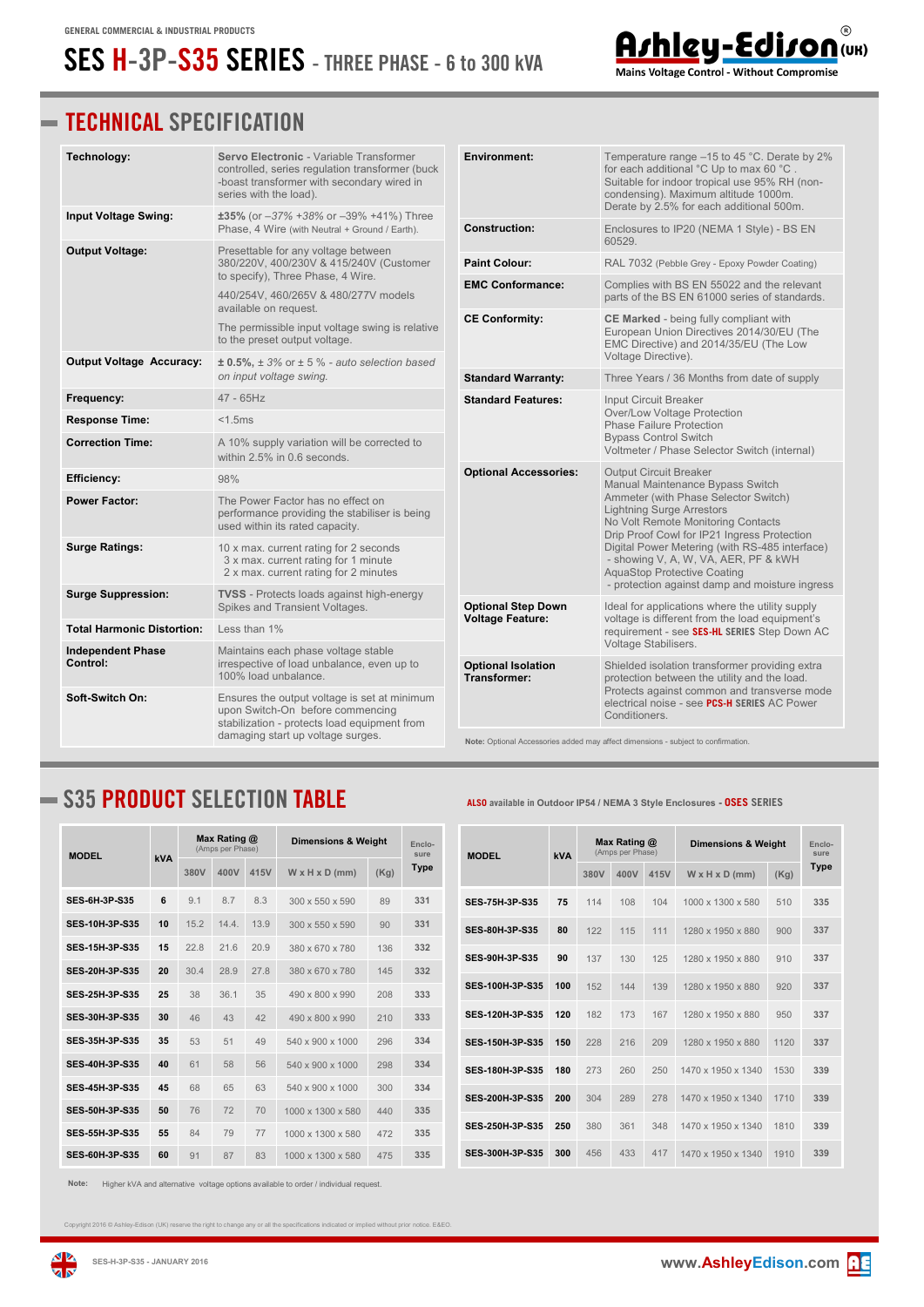## **SES H-3P-S40 SERIES - THREE PHASE - 6 to 300 kVA**



## **TECHNICAL SPECIFICATION**

| Technology:                          | <b>Servo Electronic - Variable Transformer</b><br>controlled, series regulation transformer (buck<br>-boast transformer with secondary wired in<br>series with the load). | <b>Environment:</b>                                                               | Temperature range $-15$ to 45 °C. Derate by 2%<br>for each additional °C Up to max 60 °C.<br>Suitable for indoor tropical use 95% RH (non-<br>condensing). Maximum altitude 1000m.<br>Derate by 2.5% for each additional 500m.                                                                |  |  |
|--------------------------------------|---------------------------------------------------------------------------------------------------------------------------------------------------------------------------|-----------------------------------------------------------------------------------|-----------------------------------------------------------------------------------------------------------------------------------------------------------------------------------------------------------------------------------------------------------------------------------------------|--|--|
| Input Voltage Swing:                 | $±40\%$ (or $-42\% +43\%$ or $-44\% +46\%$ ) Three<br>Phase, 4 Wire (with Neutral + Ground / Earth).                                                                      | <b>Construction:</b>                                                              | Enclosures to IP20 (NEMA 1 Style) - BS EN<br>60529.                                                                                                                                                                                                                                           |  |  |
| <b>Output Voltage:</b>               | Presettable for any voltage between<br>380/220V, 400/230V & 415/240V (Customer                                                                                            | Paint Colour:                                                                     | RAL 7032 (Pebble Grey - Epoxy Powder Coating)                                                                                                                                                                                                                                                 |  |  |
|                                      | to specify), Three Phase, 4 Wire.                                                                                                                                         | <b>EMC Conformance:</b>                                                           | Complies with BS EN 55022 and the relevant<br>parts of the BS EN 61000 series of standards.                                                                                                                                                                                                   |  |  |
|                                      | 440/254V, 460/265V & 480/277V models<br>available on request.                                                                                                             |                                                                                   |                                                                                                                                                                                                                                                                                               |  |  |
|                                      | The permissible input voltage swing is relative<br>to the preset output voltage.                                                                                          | <b>CE Conformity:</b>                                                             | <b>CE Marked</b> - being fully compliant with<br>European Union Directives 2014/30/EU (The<br>EMC Directive) and 2014/35/EU (The Low<br>Voltage Directive).                                                                                                                                   |  |  |
| <b>Output Voltage Accuracy:</b>      | $\pm$ 0.5%, $\pm$ 3% or $\pm$ 5 % - auto selection based<br>on input voltage swing.                                                                                       |                                                                                   |                                                                                                                                                                                                                                                                                               |  |  |
| Frequency:                           | $47 - 65$ Hz                                                                                                                                                              | <b>Standard Warranty:</b>                                                         | Three Years / 36 Months from date of supply                                                                                                                                                                                                                                                   |  |  |
| <b>Response Time:</b>                | <b>Standard Features:</b><br>< 1.5ms                                                                                                                                      |                                                                                   | Input Circuit Breaker<br>Over/Low Voltage Protection                                                                                                                                                                                                                                          |  |  |
| <b>Correction Time:</b>              | A 10% supply variation will be corrected to                                                                                                                               |                                                                                   | <b>Phase Failure Protection</b><br><b>Bypass Control Switch</b><br>Voltmeter / Phase Selector Switch (internal)                                                                                                                                                                               |  |  |
|                                      | within 2.5% in 0.6 seconds.                                                                                                                                               |                                                                                   |                                                                                                                                                                                                                                                                                               |  |  |
| <b>Efficiency:</b>                   | 98%                                                                                                                                                                       | <b>Optional Accessories:</b>                                                      | <b>Output Circuit Breaker</b><br>Manual Maintenance Bypass Switch                                                                                                                                                                                                                             |  |  |
| <b>Power Factor:</b>                 | The Power Factor has no effect on<br>performance providing the stabiliser is being<br>used within its rated capacity.                                                     |                                                                                   | Ammeter (with Phase Selector Switch)<br><b>Lightning Surge Arrestors</b><br>No Volt Remote Monitoring Contacts<br>Drip Proof Cowl for IP21 Ingress Protection<br>Digital Power Metering (with RS-485 interface)<br>- showing V, A, W, VA, AER, PF & kWH<br><b>AquaStop Protective Coating</b> |  |  |
| <b>Surge Ratings:</b>                | 10 x max. current rating for 2 seconds<br>3 x max. current rating for 1 minute<br>2 x max. current rating for 2 minutes                                                   |                                                                                   |                                                                                                                                                                                                                                                                                               |  |  |
| <b>Surge Suppression:</b>            | <b>TVSS</b> - Protects loads against high-energy<br>Spikes and Transient Voltages.                                                                                        | <b>Optional Step Down</b>                                                         | - protection against damp and moisture ingress<br>Ideal for applications where the utility supply<br>voltage is different from the load equipment's<br>requirement - see SES-HL SERIES Step Down AC                                                                                           |  |  |
| <b>Total Harmonic Distortion:</b>    | Less than 1%                                                                                                                                                              | <b>Voltage Feature:</b>                                                           |                                                                                                                                                                                                                                                                                               |  |  |
| <b>Independent Phase</b><br>Control: | Maintains each phase voltage stable                                                                                                                                       |                                                                                   | Voltage Stabilisers.                                                                                                                                                                                                                                                                          |  |  |
|                                      | irrespective of load unbalance, even up to<br>100% load unbalance.                                                                                                        | <b>Optional Isolation</b><br><b>Transformer:</b>                                  | Shielded isolation transformer providing extra<br>protection between the utility and the load.                                                                                                                                                                                                |  |  |
| Soft-Switch On:                      | Ensures the output voltage is set at minimum<br>upon Switch-On before commencing<br>stabilization - protects load equipment from                                          |                                                                                   | Protects against common and transverse mode<br>electrical noise - see PCS-H SERIES AC Power<br>Conditioners.                                                                                                                                                                                  |  |  |
|                                      | damaging start up voltage surges.                                                                                                                                         | Note: Optional Accessories added may affect dimensions - subject to confirmation. |                                                                                                                                                                                                                                                                                               |  |  |

## **S40 PRODUCT SELECTION TABLE ALSO available in Outdoor IP54 / NEMA 3 Style Enclosures - OSES SERIES**

| <b>MODEL</b>          | kVA | Max Rating @<br>(Amps per Phase) |       |      | <b>Dimensions &amp; Weight</b> |      | Enclo-<br>sure |
|-----------------------|-----|----------------------------------|-------|------|--------------------------------|------|----------------|
|                       |     | 380V                             | 400V  | 415V | $W \times H \times D$ (mm)     | (Kq) | <b>Type</b>    |
| <b>SES-6H-3P-S40</b>  | 6   | 9.1                              | 8.7   | 8.3  | 380 x 670 x 780                | 128  | 332            |
| <b>SES-10H-3P-S40</b> | 10  | 15.2                             | 14.4. | 13.9 | 380 x 670 x 780                | 130  | 332            |
| <b>SES 15H 3P S40</b> | 15  | 22.8                             | 21.6  | 20.9 | 380 x 670 x 780                | 145  | 332            |
| SES-20H-3P-S40        | 20  | 304                              | 28.9  | 27 8 | 490 x 800 x 990                | 210  | 333            |
| <b>SES 25H 3P S40</b> | 25  | 38                               | 361   | 35   | 540 x 900 x 1000               | 280  | 334            |
| <b>SES 30H 3P S40</b> | 30  | 46                               | 43    | 42   | $540 \times 900 \times 1000$   | 282  | 334            |
| <b>SES-35H-3P-S40</b> | 35  | 53                               | 51    | 49   | 1000 x 1300 x 580              | 459  | 335            |
| <b>SES-40H-3P-S40</b> | 40  | 61                               | 58    | 56   | 1000 x 1300 x 580              | 462  | 335            |
| <b>SES 45H 3P S40</b> | 45  | 68                               | 65    | 63   | 1000 x 1300 x 580              | 465  | 335            |
| <b>SES 50H 3P S40</b> | 50  | 76                               | 72    | 70   | 1000 x 1300 x 580              | 485  | 335            |
| <b>SES 55H 3P S40</b> | 55  | 84                               | 79    | 77   | 1000 x 1300 x 580              | 507  | 335            |
| <b>SES-60H-3P-S40</b> | 60  | 91                               | 87    | 83   | 1000 x 1300 x 580              | 510  | 335            |

**Note:** Higher kVA and alternative voltage options available to order / individual request.

Copyright 2016 © Ashley-Edison (UK) reserve the right to change any or all the specifications indicated or implied without prior notice. E&EO.



**zis**